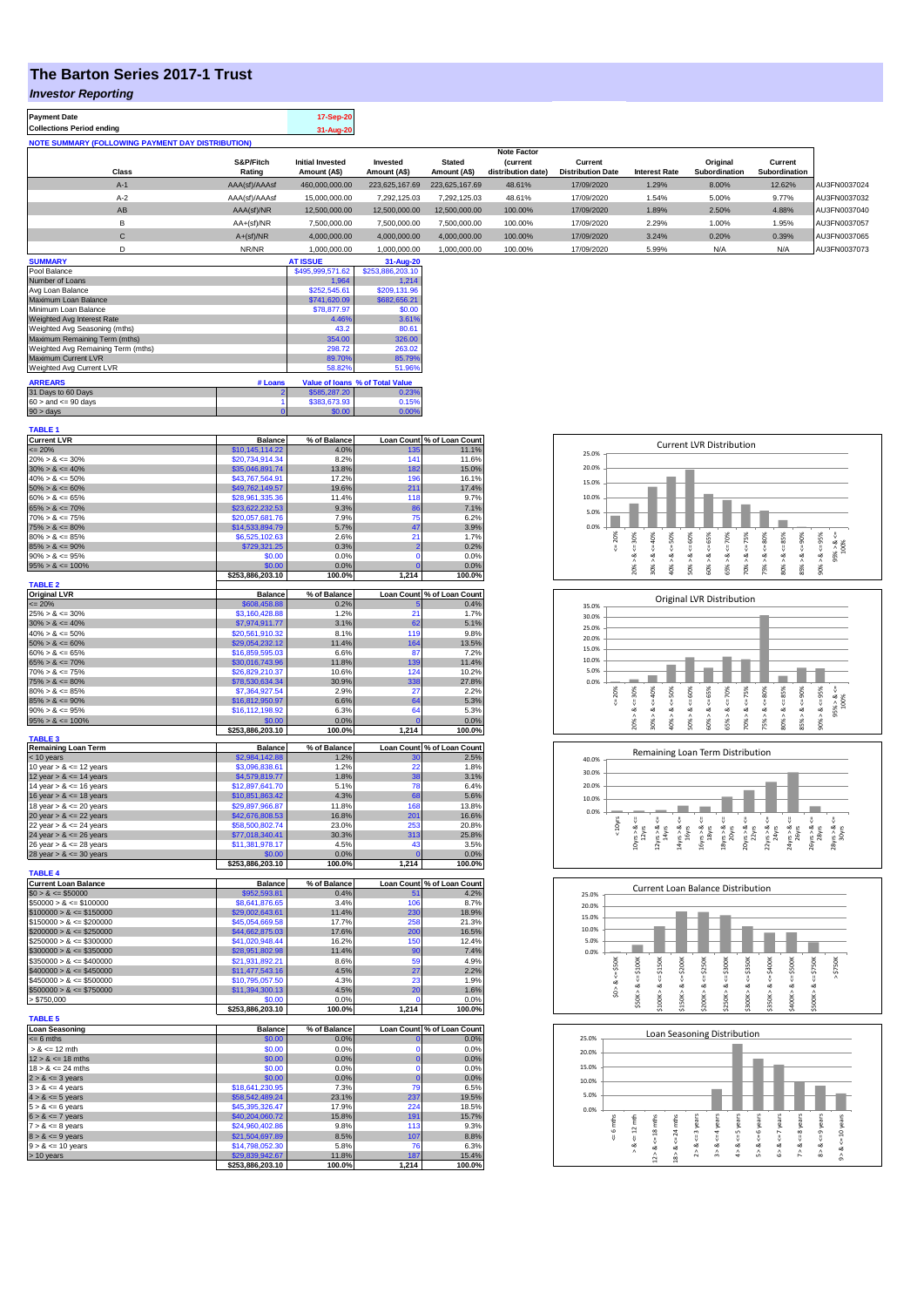## **The Barton Series 2017-1 Trust**

## *Investor Reporting*

| <b>Payment Date</b>                                                   |                                     | 17-Sep-20             |                                 |                                     |
|-----------------------------------------------------------------------|-------------------------------------|-----------------------|---------------------------------|-------------------------------------|
| <b>Collections Period ending</b>                                      |                                     | 31-Aug-20             |                                 |                                     |
| TABLE <sub>6</sub>                                                    |                                     |                       |                                 |                                     |
| Postcode Concentration (top 10 by value)                              | <b>Balance</b>                      | % of Balance          | <b>Loan Count</b>               | % of Loan Count<br>2.6%             |
| 2650                                                                  | \$5,977,940.79                      | 2.4%                  | 31                              |                                     |
| 2905                                                                  | \$4,897,780,73                      | 1.9%                  | 19                              | 1.6%                                |
| 5108                                                                  | \$4,866,189.14                      | 1.9%                  | 31                              | 2.6%                                |
| 6210                                                                  | \$4,677,857.01                      | 1.8%                  | 26                              | 2.1%                                |
| 2615<br>2602                                                          | \$4,537,903.54<br>\$3,959,325.23    | 1.8%<br>1.6%          | 19<br>16                        | 1.6%<br>1.3%                        |
| 2914                                                                  | \$3,845,368.09                      | 1.5%                  | 12                              | 1.0%                                |
| 5109                                                                  | \$3,829,822.36                      | 1.5%                  | 23                              | 1.9%                                |
| 6208                                                                  | \$3,521,204.45                      | 1.4%                  | 13                              | 1.1%                                |
| 5118                                                                  | \$3,394,570.93                      | 1.3%                  | 18                              | 1.5%                                |
|                                                                       |                                     |                       |                                 |                                     |
| <b>TABLE 7</b>                                                        | <b>Balance</b>                      |                       |                                 |                                     |
| <b>Geographic Distribution</b><br><b>Australian Capital Territory</b> | \$43,572,035.21                     | % of Balance<br>17.2% | <b>Loan Count</b><br>185        | % of Loan Count<br>15.2%            |
| New South Wales                                                       | \$40,161,371.51                     | 15.8%                 | 184                             | 15.2%                               |
| Northern Territory                                                    | \$862,104.13                        | 0.3%                  |                                 | 0.3%                                |
| Queensland                                                            | \$7,343,949.96                      | 2.9%                  | 33                              | 2.7%                                |
| South Australia                                                       | \$104,148,578.49                    | 41.0%                 | 565                             | 46.5%                               |
| Tasmania                                                              | \$0.00                              | 0.0%                  | 1                               | 0.1%                                |
| Victoria                                                              | \$5,919,369.95                      | 2.3%                  | 26                              | 2.1%                                |
| Western Australia                                                     | \$51,878,793.85                     | 20.4%                 | 216                             | 17.8%                               |
|                                                                       | \$253,886,203.10                    | 100.0%                | 1,214                           | 100.0%                              |
| TABLE <sub>8</sub><br>Metro/Non-Metro/Inner-City                      | <b>Balance</b>                      | % of Balance          | <b>Loan Count</b>               | % of Loan Count                     |
| Metro                                                                 | \$201,375,524.79                    | 79.3%                 | 953                             | 78.5%                               |
| Non-metro                                                             | \$52,192,966.99                     | 20.6%                 | 259                             | 21.3%                               |
| Inner city                                                            | \$317,711.32                        | 0.1%                  |                                 | 0.2%                                |
|                                                                       | \$253,886,203.10                    | 100.0%                | 1,214                           | 100.0%                              |
| <b>TABLE 9</b>                                                        |                                     |                       |                                 |                                     |
| <b>Property Type</b>                                                  | <b>Balance</b>                      | % of Balance          |                                 | Loan Count % of Loan Count          |
| <b>Residential House</b><br><b>Residential Unit</b>                   | \$232,630,778,23                    | 91.6%<br>7.6%         | 1102<br>103                     | 90.8%<br>8.5%                       |
| Rural                                                                 | \$19,391,094.40<br>\$0.00           | 0.0%                  | $\overline{0}$                  | 0.0%                                |
| Semi-Rural                                                            | \$0.00                              | 0.0%                  | $\Omega$                        | 0.0%                                |
| <b>High Density</b>                                                   | \$1,864,330.47                      | 0.7%                  |                                 | 0.7%                                |
|                                                                       | \$253,886,203.10                    | 100.0%                | 1,214                           | 100.0%                              |
| <b>TABLE 10</b>                                                       |                                     |                       |                                 |                                     |
| <b>Occupancy Type</b>                                                 | <b>Balance</b>                      | % of Balance          | Loan Count                      | % of Loan Count                     |
| Owner Occupied<br>Investment                                          | \$204,921,412.00                    | 80.7%                 | 970<br>244                      | 79.9%                               |
|                                                                       | \$48,964,791.10<br>\$253,886,203.10 | 19.3%<br>100.0%       | 1,214                           | 20.1%<br>100.0%                     |
| <b>TARI F 11</b>                                                      |                                     |                       |                                 |                                     |
| <b>Employment Type Distribution</b>                                   | <b>Balance</b>                      | % of Balance          |                                 |                                     |
| Contractor                                                            |                                     |                       |                                 | Loan Count % of Loan Count          |
| Pay-as-you-earn employee (casual)                                     | \$4,774,553.26                      | 1.9%                  | 25                              | 2.1%                                |
|                                                                       | \$10,348,381.05                     | 4.1%                  | 54                              | 4.4%                                |
| Pay-as-you-earn employee (full time)                                  | 194,054,509.28                      | 76.4%                 | 899                             | 74.1%                               |
| Pay-as-you-earn employee (part time)                                  | \$19,978,453.74                     | 7.9%                  | 101                             | 8.3%                                |
| Self employed                                                         | \$10,749,026.45                     | 4.2%                  | 52<br>83                        | 4.3%                                |
| No data                                                               | \$13,981,279.32                     | 5.5%                  |                                 | 6.8%                                |
| Director                                                              | \$0.00                              | 0.0%                  | $\mathbf{0}$<br>1,214           | 0.0%                                |
| <b>TABLE 12</b>                                                       | \$253,886,203.10                    | 100.0%                |                                 | 100.0%                              |
| <b>LMI Provider</b>                                                   | <b>Balance</b>                      | % of Balance          | <b>Loan Count</b>               | % of Loan Count                     |
| QBE                                                                   | \$233,543,608.25                    | 92.0%                 | 1137                            | 93.7%                               |
| Genworth                                                              | \$20,342,594.85                     | 8.0%                  | 77                              | 6.3%                                |
|                                                                       | \$253,886,203.10                    | 100.0%                | 1,214                           | 100.0%                              |
| <b>TABLE 13</b><br><b>Arrears</b>                                     | <b>Balance</b>                      | % of Balance          | <b>Loan Count</b>               | % of Loan Count                     |
| <= 0 days                                                             | \$250,137,007.26                    | 98.5%                 | 1199                            | 98.8%                               |
| $0 >$ and $\leq 30$ days                                              | \$2,780,234.71                      | 1.1%                  | 12                              | 1.0%                                |
| $30 >$ and $\leq 60$ days                                             | \$585,287.20                        | 0.2%                  | $\overline{2}$                  | 0.2%                                |
| $60 >$ and $\leq 90$ days                                             | \$383.673.93                        | 0.2%                  | 1                               | 0.1%                                |
| 90 > days                                                             | \$0.00                              | 0.0%                  | $\overline{0}$                  | 0.0%                                |
|                                                                       | \$253,886,203.10                    | 100.0%                | 1,214                           | 100.0%                              |
| <b>TABLE 14</b>                                                       |                                     |                       |                                 |                                     |
| <b>Interest Rate Type</b><br>Variable                                 | <b>Balance</b><br>\$213,476,962.64  | % of Balance<br>84.1% | 1035                            | Loan Count % of Loan Count<br>85.3% |
| Fixed                                                                 | \$40,409,240,46                     | 15.9%                 | <b>179</b>                      | 14.7%                               |
|                                                                       | \$253,886,203.10                    | 100.0%                | 1,214                           | 100.0%                              |
| <b>TABLE 15</b>                                                       |                                     |                       |                                 |                                     |
| <b>Weighted Ave Interest Rate</b>                                     | <b>Balance</b>                      | <b>Loan Count</b>     |                                 |                                     |
| <b>Fixed Interest Rate</b>                                            | 3.61%                               | 179                   |                                 |                                     |
|                                                                       |                                     |                       |                                 |                                     |
| <b>TABLE 16</b>                                                       |                                     |                       |                                 |                                     |
| COVID-19 Impacted Loan                                                | Impacted (#)<br>13                  | Impacted (%)<br>1.07% | Impacted (\$)<br>\$4,571,747.89 |                                     |
|                                                                       |                                     |                       |                                 |                                     |
| TABLE 16<br><b>Enterlosure Claims and Losses (cumulative)</b>         | Ralance                             | Loan Count            |                                 |                                     |

| Foreclosure, Claims and Losses (cumulative) | <b>Balance</b> | <b>Loan Count</b> |
|---------------------------------------------|----------------|-------------------|
| Properties foreclosed                       | \$73,685,93    |                   |
| Claims submitted to mortgage insurers       | \$70,056.08    |                   |
| Claims paid by mortgage insurers            | \$70,056,08    |                   |
| loss covered by excess spread               | \$3,629.85     |                   |
| Amount charged off                          | \$0.00         |                   |

Please note: Stratified data excludes loans where the collateral has been sold and there is an LMI claim pending.